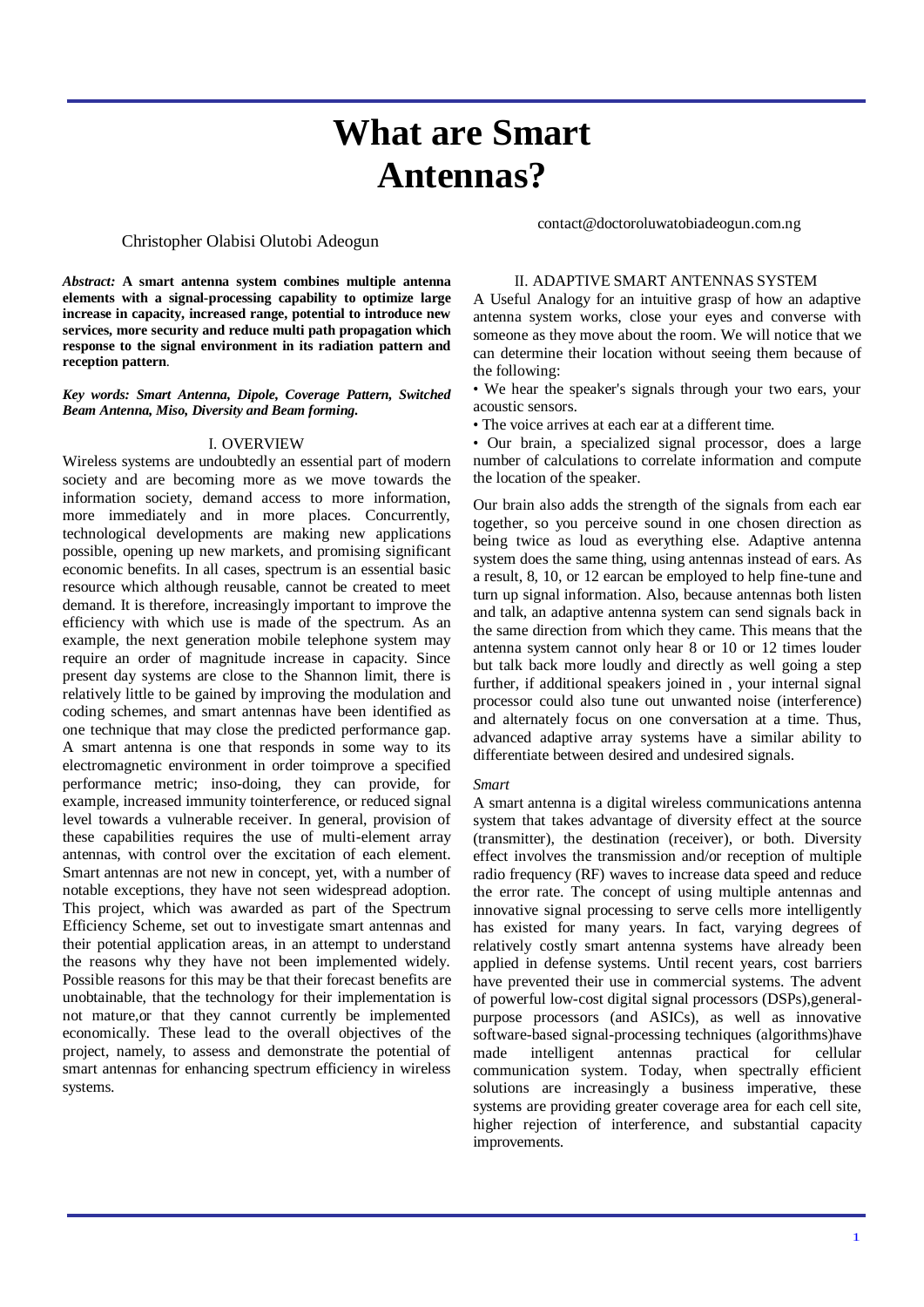#### *What are Smart Antennas?*

Smart antennas (also known as adaptive array antennas, multiple antennas and, recently, MIMO) are antenna arrays with smart signal processing algorithms used to identify spatial signal signature such as the direction of arrival (DOA) of the signal, and use it to calculate beam forming vectors, to track and locate the antenna beam on the mobile/target. Smart antennas should not be confused with reconfigurable antennas, which have similar capabilities but are single element antennas and not antenna arrays. Smart antenna techniques are used notably in acoustic signal processing, track and scan radar, radio astronomy and radio telescopes, and mostly in cellular systems like W-CDMA, UMTS, and LTE. In a cellular system the radio communication is between the user and a base station,which provide s radio coverage within a certain area,called a cell. The base stations are Omnidirectional or sectored. This is waste of power as most of it will be radiated in other directions than toward the user. The power radiated in other directions will be experienced as interference by other users. The ideas of smart antenna is to use base station antenna patters that are not fixed, but adapt to the correct radio conditions. This can visualized as the antenna directing a beam toward the communication partner only.

There are Two Major Types of Smart Antenna System:

There are distinctions between the two major categories of smart antennas regarding the choices in transmit strategy: • Switched beam infinite number of fixed, predefined patterns or combining strategies (sectors)

• Adaptive array an infinite number of patterns (scenariobased) that are adjusted in real time.

## III. SWITCHED BEAM ANTENNAS

Switched beam antenna systems form multiple fixed beams with heightened sensitivity in particular directions. These antenna systems detect signal strength, choose from one of several predetermined, fixed beams, and switch from one beam to another as the mobile moves throughout the sector. Instead of shaping the directional antenna pattern with the metallic properties and physical design of a single element (like a sectorized antenna), switched beam systems combine the outputs of multiple antennas in such a way as to form finely sectorized(directional) beams with more spatial selectivity than can be achieved with conventional, singleelement approaches Switched Beam System Coverage Patterns (Sectors).



Fig 1.Switched Beam System Coverage Patterns (Sectors)

# IV. ADAPTIVE ARRAY ANTENNAS

An adaptive beam forming system relies on principals of wave propagation and phase relationships. See Constructive interference, and Beam forming. Using the principles of superimposing waves, a higher or lower amplitude wave is created (e.g. by delaying and weighting the signal received). The adaptive beam forming system dynamically adapts in order to maximize or minimize a desired parameter, such as Signal-to-interference-plus-noise ratio.



Fig 2. Adaptive Array Coverage

The Aim of a Smart Antenna System:

>More focused transmission of radio signals while enhancing capacity through increased frequency reuse.

>To augment the signal quality of the radio-based system

*Effect of Smart Antenna on DCA, Power Control and packet scheduling*

# *A- Effect of smart antenna on DCA*

Beam forming of smart antenna can effectively reduce the interference between users. Its essence is to distinguish the signals of different users in space. If the DCA in the channel assignment, as far as possible to the same direction of the users are distributed to different time slots, and at the same time the distribution of users in different directions, so we can give full play to the smart antenna space division multiple access interference effect, to minimize. To achieve this goal, the need to increase the DCA (Dynamic Channel Allocation, dynamic channel allocation) to user space information acquisition and processing functions. Smart antenna to signal the direction of arrival (DOA, Direction Of Arrival) DCA were estimated according to the user every time slot of the location for the new user assigned time slot, the user beam multi access interference as small as possible. In accordance with the principle of time slot interference size distribution of user location diagram.Capacity allocation of space resources increased to DCA algorithm, we must first obtain the user location information, and according to the interference measuring user directed beam location. In accordance with this interference by new users in different time slot size can still choose the slot in the DCA algorithm, this refers to the interference on the direction of interference, rather than the entire residential users in the slot. Baseband processing combined with smart antenna and joint detection. The total output of A generation system matrix data is through the equalization and filtering of airspace, the size can be calculated from the interference beam, as time slot allocation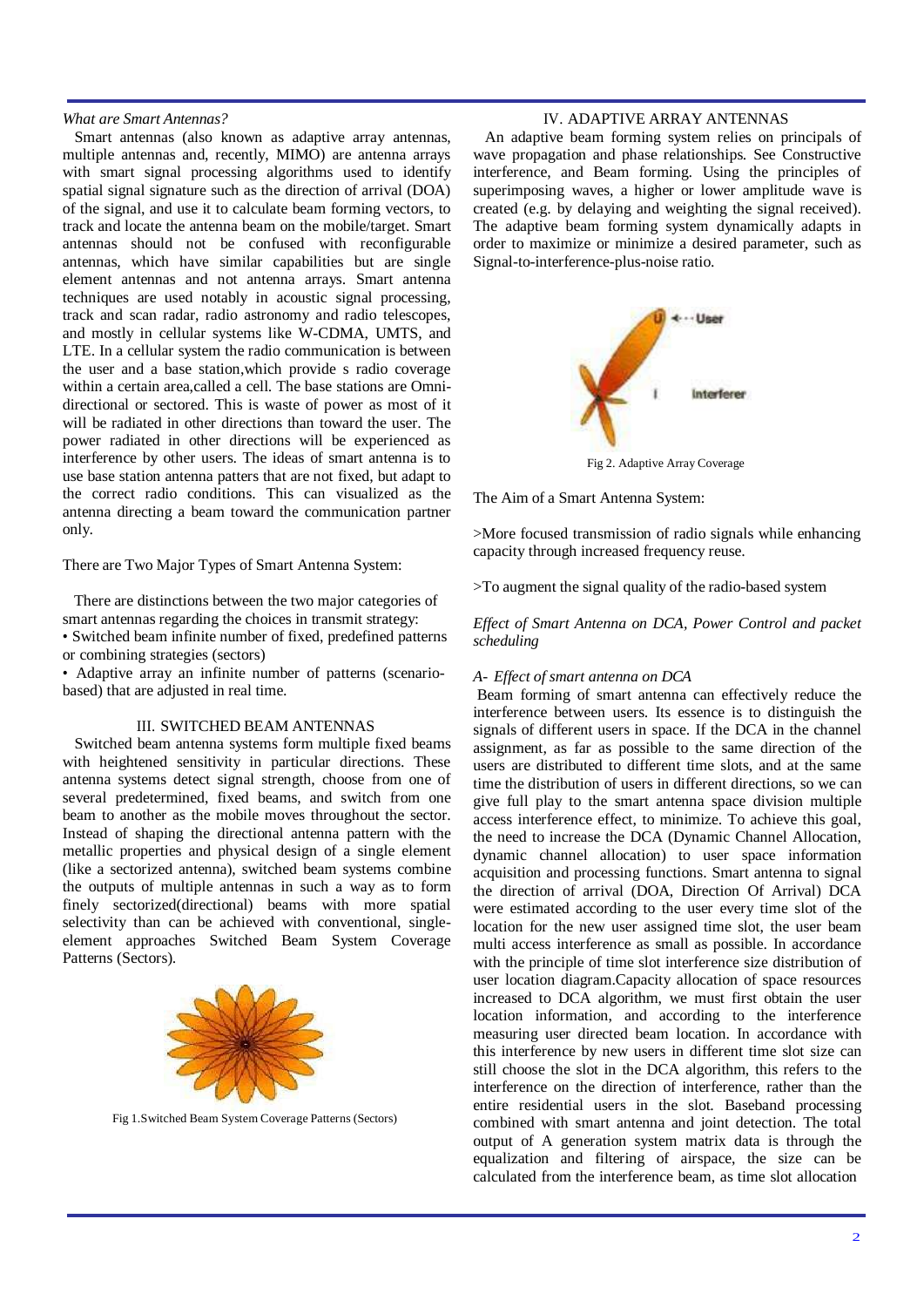in DCA based on. Further research is needed to interference calculation methods, which can correctly reflect the size of the equivalent baseband beam interference. The baseband signal processing principle, smart antenna and joint detection technology. An ideal target of smart antenna is the realization of space division multiplexing (SDM). The beam forming effect of good enough, can be assigned the same code for different directions of the user (carrier, time slot, the same spreading code), which will make the system capacity doubled. Taking into account the user's mobility, the relative position between the user changes may make the user access the spatial multiplexing scheme that is failure, the co channel interference. Fast DCA code can be adjusted to overcome this problem. When the same code DCA for obtaining user interference is larger than the threshold value, trigger channel adjustment, for the allocation of channel resources with the new code of serious interference to eliminate the interference. Smart antenna with DCA is effective way to realize space division multiplexing.

## *B- Effect of smart antenna on power control*

(1) The power control process changes**.**No smart antenna, power control and target according to the measured SIR value adjustment cycle. A Smart antenna, the main beam alignment adjustment to the user, and then the associated measurement.

(2) Control the power reduced. In the case of smart antenna, when the main beam at the user, because the antenna gain is high, relative to no smart antenna can greatly reduce the transmit power of the user terminal.

(3) In smart antenna, equation of power control is complicated. The traditional power control modeling method is no longer applicable. In this case the power control algorithm and modeling algorithm for smart antenna specific.

# *C- Effect of smart antenna on packet scheduling*

Packet scheduling algorithm is the function of the distribution of packet data services in packet between users, improve the ability of users to use the air interface resource. Packet scheduling in the application is based on the combination of time division and code division. And the introduction of the smart antenna, the beam of resources, thus increasing the air in the one-dimensional packet scheduling mode. Change the air interface resource model, so the algorithm model should be changed. By using the beam resources, by reducing the Mai air separation, but also increase the transmission rate of packet users. At the same time, the use of smart antenna positioning function of UE, can also according to the location information to optimize the user scheduling rate, and thus more effective use of system resources.

# *D- Effect of smart antenna on switching control*

The use of smart antenna technology, will inevitably involve some network properties, such as user mobility management etc. At the same time, the spatial location of the user in the mobile communication system has become a new available wireless physical resource including frequency, time slot, code and space angle four elements. This will give to the admission control and resource reservation brings a lot of

flexibility in the switching process. In addition, the smart antenna can provide some useful reference information to improve the position of system resource utilization rate and shorten the time and reduce the handoff dropping rate, reduce signaling interaction, improve the success rate of handover and handover. The smart antenna in the system to bring the benefits of the switch, also increased the complexity of the switching, switching uncertainty and instability. As in the process of allocation of physical channels, the conflict of the need for adjustment and channel switching, because the decision dimension increases, the switching algorithm is more complicated than only 3 kinds of resources, handoff management of mobile users is much more complicated. The smart antenna is that the relationship between some criteria in the switching algorithm becomes fuzzy and complex, measurement parameters such as more random factors, the location of mobile users, the smart antenna effect etc. The respiratory effect of the area more randomized switching region is random.

# V. FEATURES OF SMART ANTENNA SYSTEM

- a- Signal gain
- b- Interference rejection
- c- Spatial Diversity and
- d- Power Efficiency.

# VI. BENEFITS OF SMART ANTENNA SYSTEM

- a- Better range /coverage
- b- To increase capacity
- c- Multipath rejection and
- d- Reduce expense.

## VII. WORKING OF SMART ANTENNA

Smart antenna patterns are controlled via algorithms based upon certain criteria. These criteria could be maximizing the signal-to-interference ratio (SIR), minimizing the variance, minimizing the mean-square error (MSE), steering toward a signal of interest, nulling the interfering signals, or tracking a moving emitter to name a few. The implementation of these algorithms can be performed electronically through analog devices but it is generally more easily performed using digital signal processing. This requires that the array outputs be digitized through the use of an A/D converter. This digitization can be performed at either IF or baseband frequencies. Since an antenna pat-tern (or beam) is formed by digital signal processing, this process is often referred to as digital beam-forming. Contrasts a traditional electronically steered array with a DBF array or smart antenna. When the algorithms used are adaptive algorithms, this process is referred to as adaptive beam forming. Adaptive beam forming is a sub-category under the more general subject of digital beam forming. Digital beam forming has been applied to radar systems, sonar systems, and communications systems to name a few. The chief advantage of digital beam forming is that phase shifting and array weighting can be performed on the digitized data rather than by being implemented in hardware. On receiving, the beam is formed in the data processing rather than literally being forming in space. The digital beam forming method cannot be strictly called electronic steering since no effort is made to directly shift the